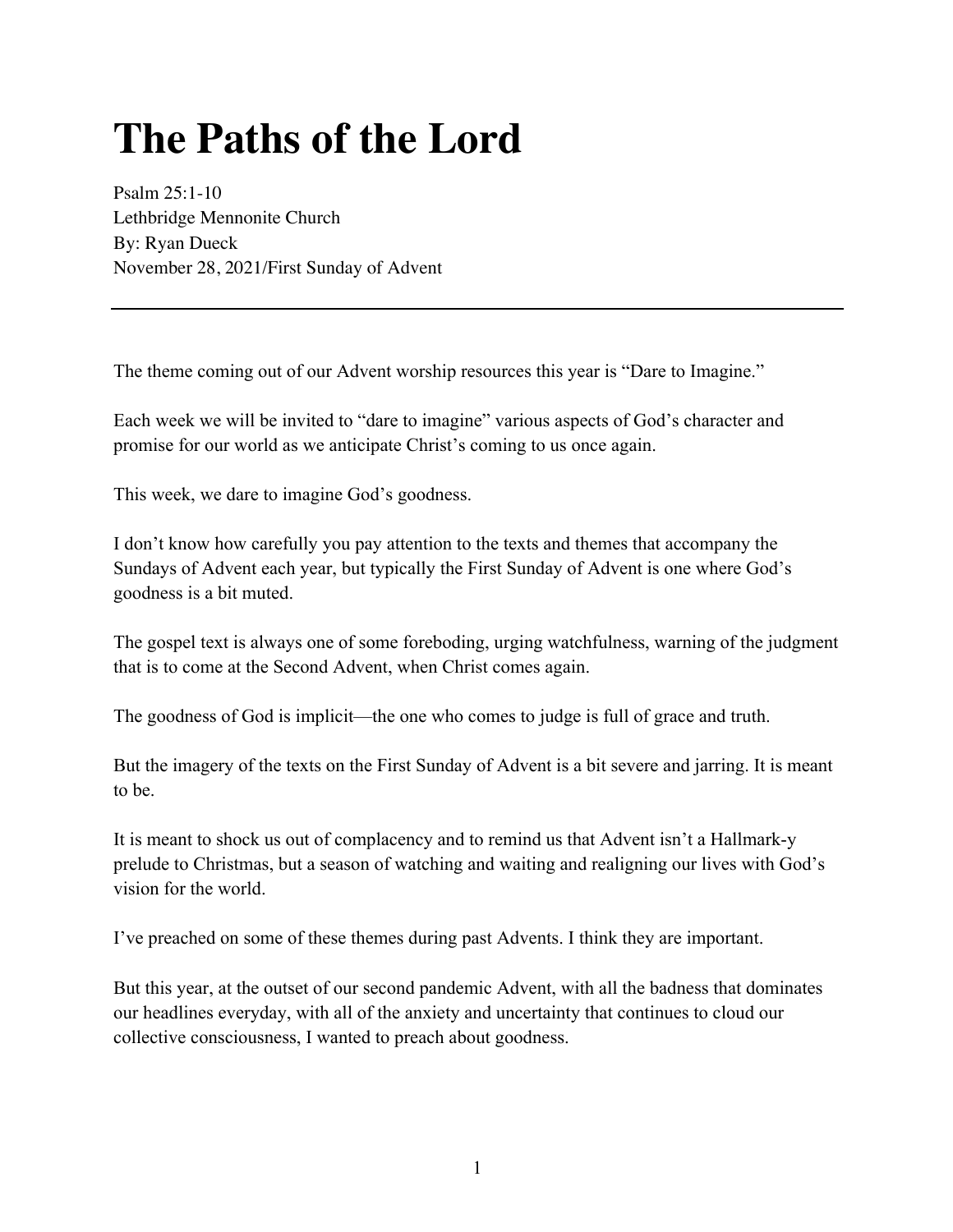I don't think I've ever preached on the chosen Psalm on the first Sunday of Advent, but I will today, because Psalm 25 is all about the goodness of God.

\*\*\*

But before we get to the Psalm, what do we even mean when we use words like "goodness" or "good?"

"Good" is one of many words in the English language that suffers from overuse and careless use.

"How are you," we often ask one another, barely expecting an honest response, assuming that the one lonely syllable coming back in our direction will be predictable enough: "good."

"Good" is not "bad," but it's not "great" either. It's a word that we often use to say just enough to not say much at all, just enough to not have to say much more.

We sprinkle the word "good" throughout our everyday discourse. Good luck. Good for you. Good-bye (which used to be "God be with you"). Good times. Good to go. Good old days.

Each one of these expresses something vaguely positive, but also a little bland, a little imprecise, a little squishy and hard to pin down.

Despite our overuse and misuse and casual use of the word "good," if we drill down into the word, it expresses something that we all crave, even if we struggle to define it.

The Hebrew word that is translated "good" in Psalm 25 has a range of meanings.

Faithfulness, kindness, righteousness, excellence. Something that is fit for a particular task or purpose. It's all bound up in that one word: good.

Goodness, we believe, is what we and our world were made for.

In the beginning, God created a world and called it good. He created human beings, and called them/us *very* good—"wonders," as we said earlier in our call to worship.

And goodness expresses something that we believe (or want to believe) about the very nature of God, God's disposition toward us and the world, and the future God has promised.

Sometimes this is easier than others.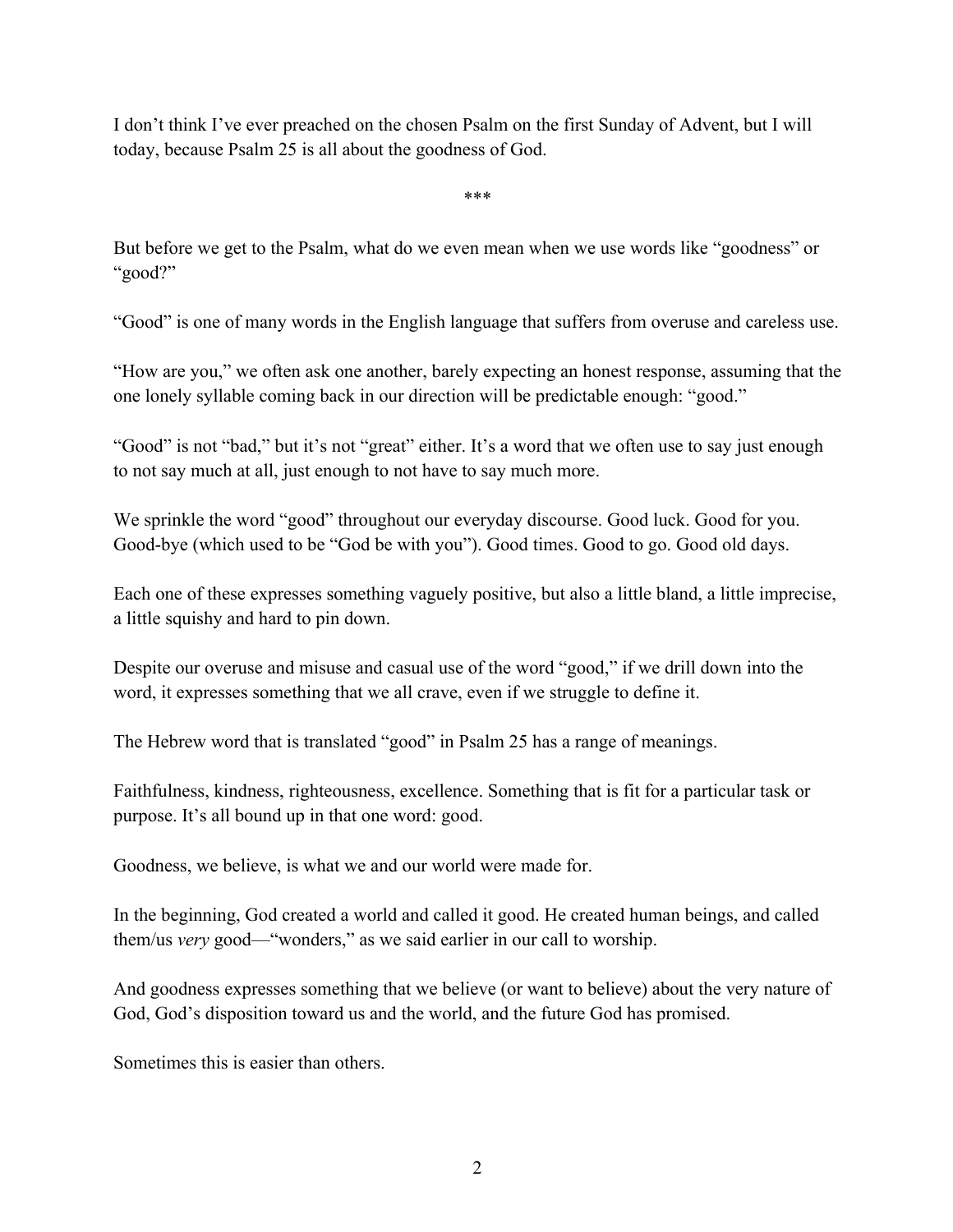I've been reading Philip Yancey's memoir *Where the Light Fell*. Yancey's writings were important for me in my early twenties. He was one of few evangelical writers that I had encountered who seemed to feel free to ask hard questions about faith and doubt, about the problem of unjust suffering, about the mystery of prayer, and many other things.

I devoured books like *What's So Amazing About Grace*, and *Disappointment with God*, and *What Good is God?*, and *Soul Survivor.* 

Yancey didn't just recite religious platitudes. He was honest about the life of faith. I liked that. I like it still.

But as his memoir makes clear, Yancey's journey has not been an easy one. Like many in that time, and particularly many in the American south, Yancy grew up in a very severe religious environment.

Almost everyone around him, including other Christians, was suspicious because they didn't believe precisely what Yancey's mother and church believed.

Church was a dour place full of angry, judgmental, and racist rhetoric. Family life was more of the same.

Yancey described his earlier self as "resentful, wound tight with anger, a single, hardened link in a long chain of ungrace learned from family and church."

Yancey recently reflected on the movement of his faith in an interview with *The Atlantic*:

As I look back, the greatest deception was just the representation of God that I had. Of this angry bully in the sky who's just trying to smash people who seem to be having a good time. And it's a caricature, but I'm not the only one [who held it]. A lot of kids raised in that fear and shame environment come away with that image of God. So my faith was suspended…

The title of Yancey's book, *Where the Light Fell*, is taken from a quote from St. Augustine, who said, "I couldn't look at the sun directly, but I could look at where the light fell."

For Yancey, the light fell in three areas: nature, classical music, and romantic love, in the person of his wife, Janet.

"I had gone through this period of creating a shell to keep the church from getting to me, to keep my mother from getting to me, and it started to crack apart because it softened, as shells do, when I experienced those three things," Yancey told me.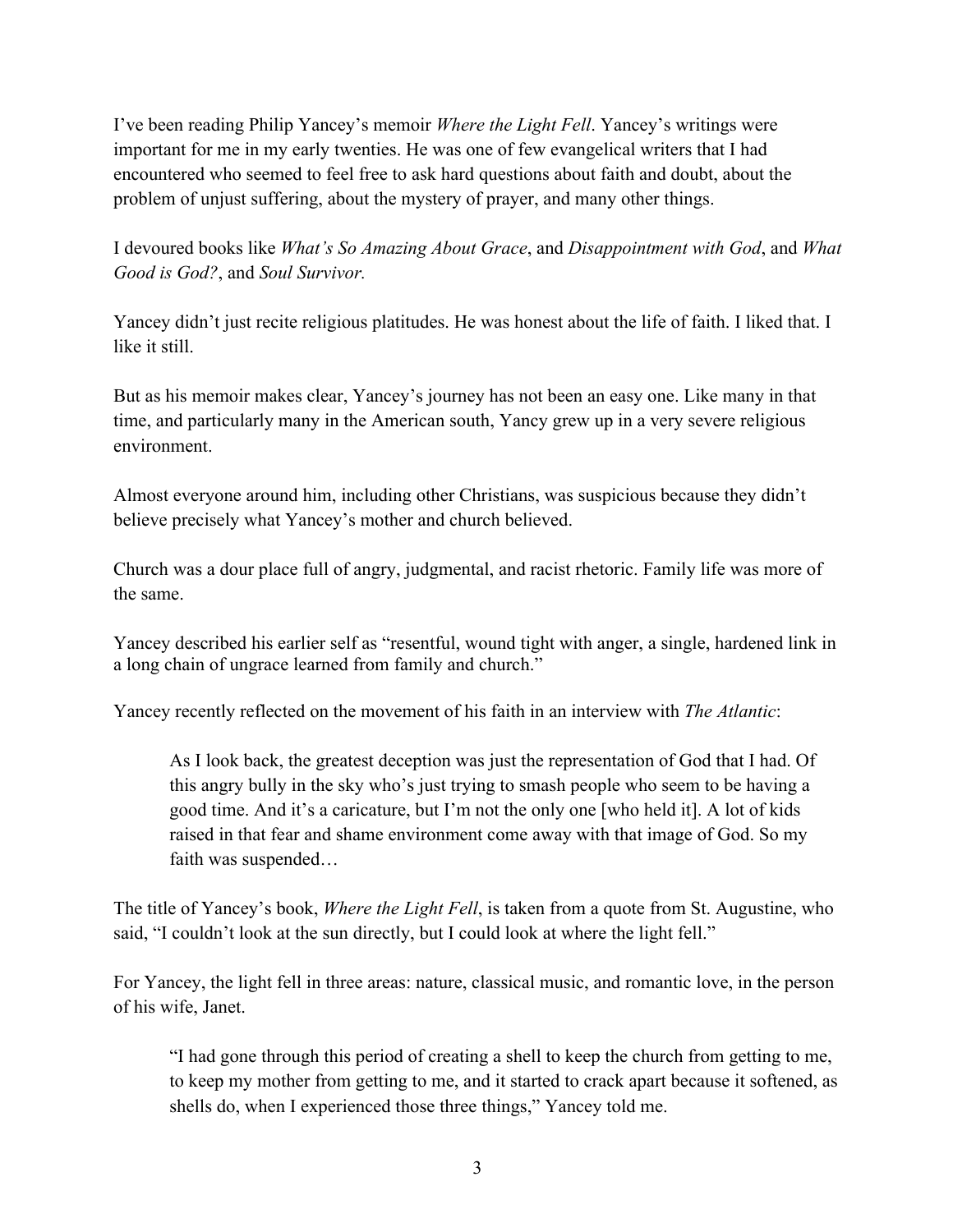## **"I realized that my image of God could not be true if these things were products of that God.1**

It was goodness that brought Yancey to a truer vision of God and a more inhabitable faith. His background and various experiences had made it difficult to look directly at the "sun." His image of God had too much clutter and distortion.

So, he looked where the light fell. And he was drawn to a deeper and truer and better vision of God.

I don't know how your experience fits or doesn't fit with that of Philip Yancey's. I do know that many, *many* people walk around every day with distorted and psychologically damaging views of God in their head.

God always demands more. More faith, more giving, more activism, more and better moral performance, less naughty behaviours and more nice ones.

We believe that God is keeping score, like Santa, and is only willing to dole out goodies if we've been good enough.

Even people who say all the right things about the love of God, the grace of God, the mercy of God still struggle, at times, to believe in the fundamental goodness of God.

We cannot hear it often enough. God is good.

God's disposition towards his children is good. Goodness defines God's character. God's dream for our lives and for our world is good.

\*\*\*

David knew this. It is anchor of his prayer in Psalm 25.

I trust you. Show me your ways. Teach me your paths. Guide me in your truth. Don't remember all the bad things I've done.

*According to your steadfast love remember me, for your goodness' sake, O Lord!*

<sup>1</sup> https://www.theatlantic.com/ideas/archive/2021/11/interview-philip-yancey/620789/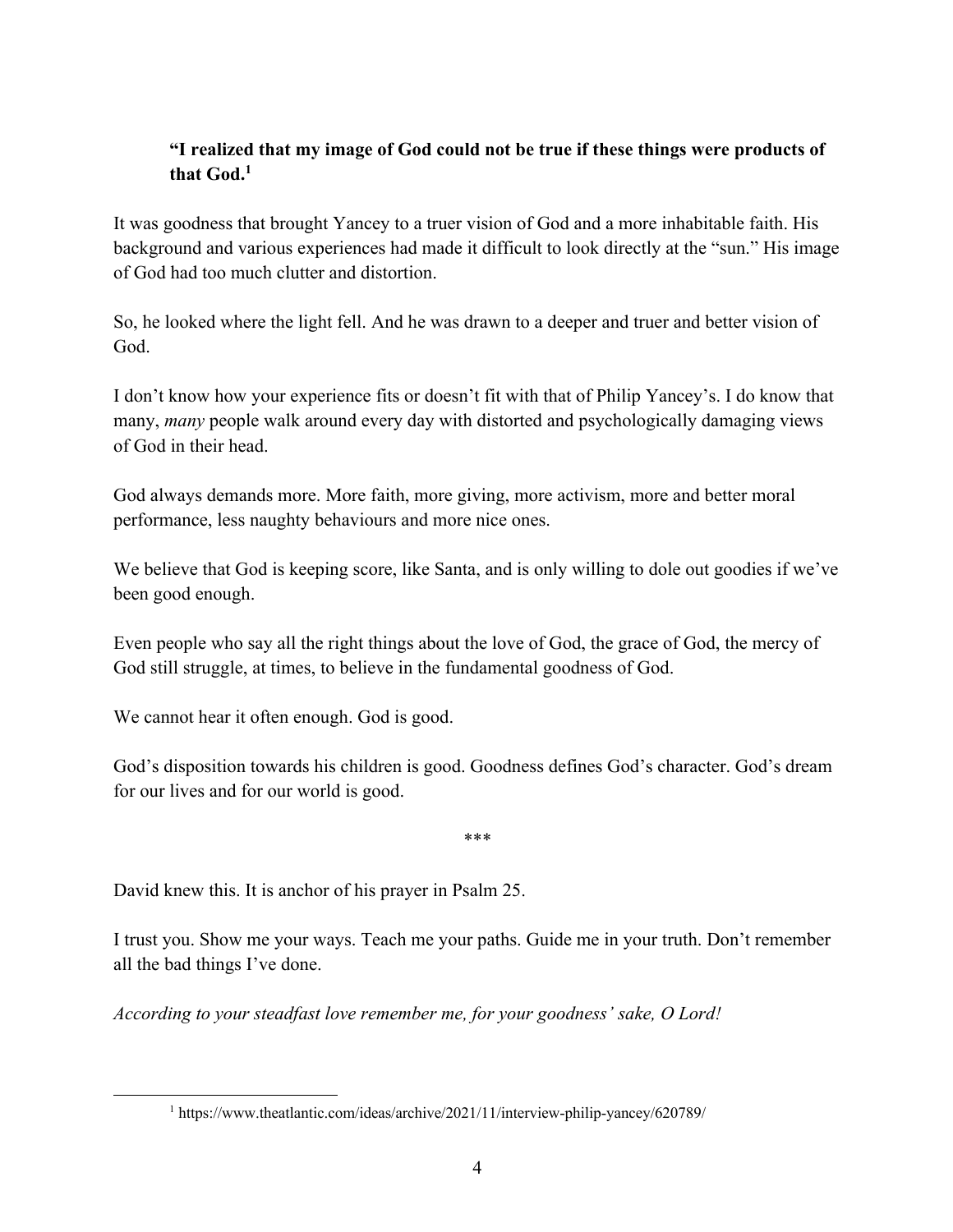David knows that the goodness of God is deep and wide and strong and true. This is the foundation of all his hope.

The goodness of God stands over all of David's sin, all of his fear, all of his uncertainty and shame, all of his longing.

The goodness of God is the basic fact of David's life.

During Advent, we dare to imagine the goodness of God.

We dare to imagine a God who is for his people, who comes—incredibly—to take on human flesh, human experience, and ultimately human sin.

We dare to imagine a God who sets before us a vision of peace on earth, and good will to all people.

We dare to imagine a God who scandalously offers love and forgiveness and mercy to all, even (or especially) those who do not deserve it.

This is the God for whom we are waiting. This is the hope and the longing that we rehearse each year at this time.

The title of my sermon this morning is taken from Psalm 25:10. I've said before that I sometimes struggle to come up with titles for my sermons, so I'll often grab on to a portion of the passage I'm preaching on that grabs me in some unique way.

Psalm 25:10:

All the paths of the Lord are steadfast love and faithfulness…

I believe that this is true. It is true of the big story we are all part of. It is true of the smaller stories of our lives.

This doesn't mean that all the paths of the Lord are easy. God sometimes leads us down roads we would never choose, roads that are demanding and difficult, roads that might even seem to break us.

But I do believe that God's steadfast love and faithfulness never leave us. There is no path, no matter how bleak, that you or I will ever wander down where God's love does not go before us, behind us, and around us.